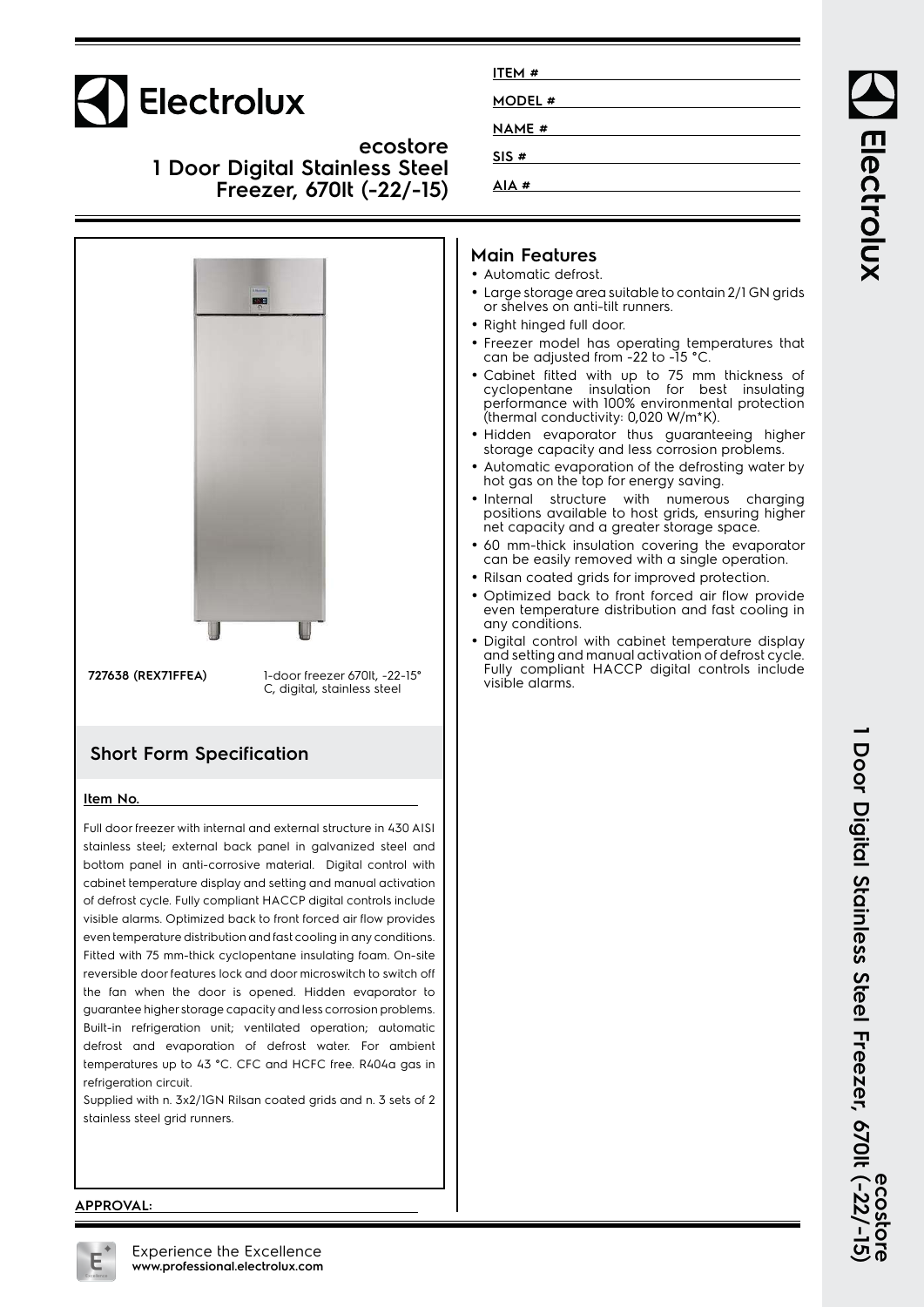

#### **Construction**

- External back panel in galvanized steel.
- Interior base with rounded corners, pressed from a single sheet.
- Lockable door.
- Mounted on adjustable Stainless steel feet, with castors as an option.
- Refrigerant type: R404a.
- The rounded internal corners, the easily removable runners and grids allow for ease of cleaning and high hygiene standards.
- CFC and HCFC-free insulation.
- Easy access to the main components for maintenance.
- Stainless steel runners and supports easily disassembled.
- Door switch stops the fan when door is opened to avoid cold air exiting the cell, thus saving energy.
- Anti-corrosion bottom avoids any damage that may be caused to the cabinet by aggressive detergents employed to clean the floors.
- Doors are self-closing and can be fully opened up to 180°.
- Removable triple-chamber balloon magnetic gasket to improve insulation and reduce energy consumption and ease of cleaning.

#### **ecostore 1 Door Digital Stainless Steel Freezer, 670lt (-22/-15)**

#### **Included Accessories**

• 3 of 2/1GN grey rilsan grid with 2 runners PNC 881020

- **Optional Accessories**
- Grids support with 50 positions for ecostore PNC 880236 ❑ cabinets
- 2 stainless steel runners for refrigerated cabinets - (Marine) PNC 880242 ❑
- Set of 8 GN1/1 PVC containers for fish PNC 880243 ❑
- Spacer for 670 lt and 1430 lt refrigerated cabinets PNC 880248 ❑
- Kit integrated HACCP for digital refrigerators (IR33) PNC 880252 ❑
- Pedal opening for cabinets PNC 880324 Q
- 1/1GN plastic container with false bottom PNC 880705 ❑
- 4 swivelling wheels (2 with brake) for PNC 881002 ❑
	- refrigerators, diam 125 mm, NOT for Glass Door and remote models
- Kit of 10 pairs of runners and 4 tray supports PNC 881003 ❑ to fit pastry trays (400x600mm)
- 2/1GN grey rilsan grid PNC 881004 ❑
- 2/1GN aisi 304 stainless steel grid PNC 881016 ❑
- 2/1GN 304 AISI stainless steel grid with 2 runners PNC 881018 ❑
- 2/1GN grey rilsan grid with 2 runners PNC 881020 ❑
- Set of 2 stainless steel runners for 670/1430lt PNC 881021 ❑ refrigerators and freezers
- 2/1GN pvc container with lid and 2 runners PNC 881039 ❑
- 2/1GN perforated shelf PNC 881042 □
- 1/1GN rilsan steel wire basket h=150mm PNC 881043 ❑
- 2/1GN grey rilsan basket+2 runners h=150mm PNC 881047 ❑

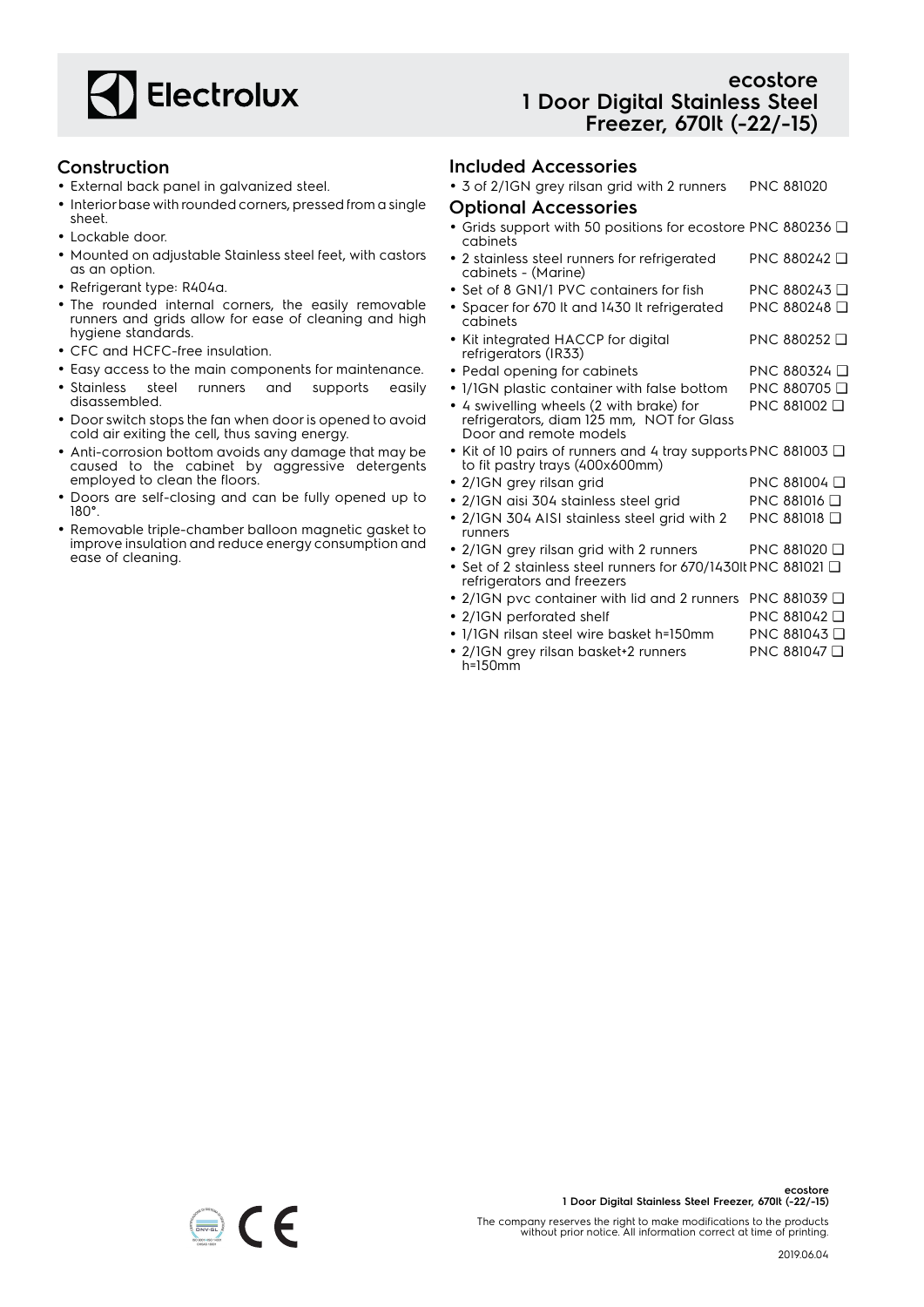# **A** Electrolux

### **ecostore 1 Door Digital Stainless Steel Freezer, 670lt (-22/-15)**



 $\epsilon$ 

| <b>Electric</b>                                                                                                                                                                      |                                                                                                    |
|--------------------------------------------------------------------------------------------------------------------------------------------------------------------------------------|----------------------------------------------------------------------------------------------------|
| Supply voltage:<br>727638 (REX71FFEA)<br><b>Electrical power max.:</b>                                                                                                               | 220-230 V/1 ph/50 Hz<br>0.62 kW                                                                    |
| Capacity:                                                                                                                                                                            |                                                                                                    |
| Gross capacity:                                                                                                                                                                      |                                                                                                    |
| Key Information:                                                                                                                                                                     |                                                                                                    |
| Gross capacity:<br>Net Volume:<br>Door hinaes:                                                                                                                                       | 670 It<br>503 lt                                                                                   |
| <b>External dimensions, Width:</b><br><b>External dimensions, Height:</b><br><b>External dimensions, Depth:</b><br><b>External dimensions, Depth</b>                                 | 710 mm<br>2050 mm<br>835 mm                                                                        |
| with Doors Open:<br>Number and type of doors:                                                                                                                                        | 1480 mm<br>1 Full                                                                                  |
| Number and type of grids<br>(included):<br>Type of external material:<br>Type of internal material:<br>Internal panels material:<br><b>Approvals</b><br>Number of positions & pitch: | $3 - GN$ 2/1<br><b>Stainless Steel</b><br>Stainless Steel<br>Stainless Steel<br>CB;CE<br>44; 30 mm |
| <b>Refrigeration Data</b>                                                                                                                                                            |                                                                                                    |
| Control type:<br>Compressor power:<br>Refrigerant type:<br><b>Refrigeration power:</b>                                                                                               | Digital<br>$3/4$ hp<br>R404A<br>707 W                                                              |
| Refrigeration power at<br>evaporation temperature:<br>Refrigerant weight:<br>Operating temperature min.:<br>Operating temperature max.:<br><b>Operating mode:</b>                    | $-30 °C$<br>220 <sub>g</sub><br>$-15 °C$<br>$-22 °C$<br>Ventilated                                 |
| Product Information (EU Regulation 2015/1094)                                                                                                                                        |                                                                                                    |
|                                                                                                                                                                                      |                                                                                                    |

**Energy Class:** D **Yearly and daily energy consumption:** 2957kWh/year - 8.1kWkWh/24h **Climate class:** Heavy Duty (5) **Energy Efficiency Index (EEI):** 74.84 **Type of model:** vertical frozen

> **ecostore 1 Door Digital Stainless Steel Freezer, 670lt (-22/-15)**

The company reserves the right to make modifications to the products without prior notice. All information correct at time of printing.